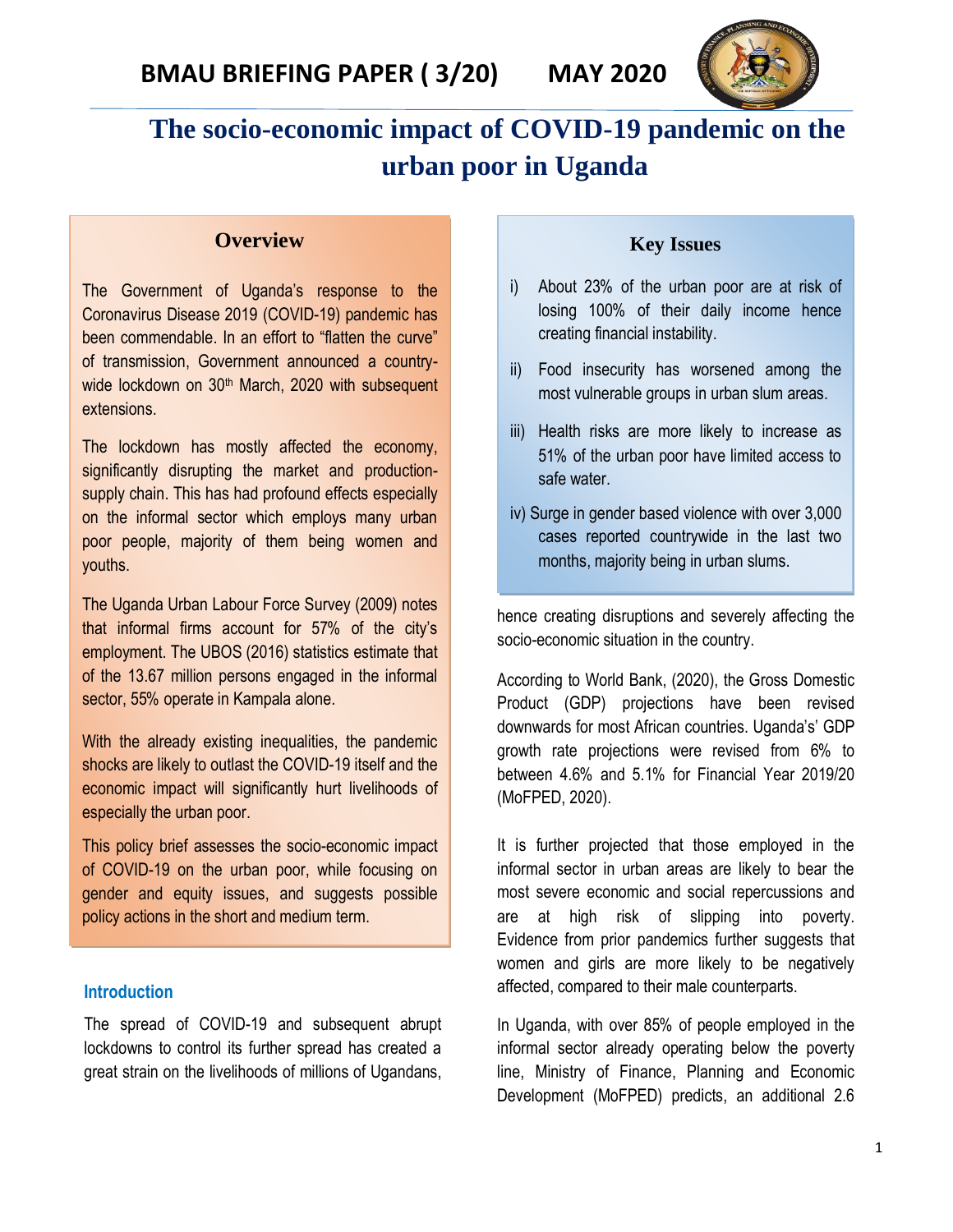

million people could be pushed below the poverty line in the worst case scenario.

According to the National Household Survey (2016), Kampala and Central Uganda regions which dominate in urban centers comprise of almost 30% of Uganda's urban residents. In Kampala alone, over 60% of its residents live in informal settlements, majority being poor parents and youth who work in informal employment (UN Habitant 2006 Report). These slum settlements are characterized by extreme poverty, lack quality services and infrastructure (Kwiringira, et al., 2014). These categories of people include casual laborers, hawkers, *boda-boda* riders, tailors, hair dressers, market stall operators, food vendors, urban refugees and migrants, among others.

However, because of the lockdown, many urban poor have lost their sources of regular income, creating financial instability as they have little or no savings to resort to. It is estimated that about 23% are at risk of losing 100% of their daily income (Financial Sector Deepening-Uganda (FSD) & MoFPED, 2020).

Whereas it is still difficult to predict the full-long-term socio-economic cost of the mitigation measures against COVID-19, it is significantly important that policy actors take into account the socio-economic vulnerability of the population that live on hand-tomouth basis and risk being pushed further into poverty.

It is therefore imperative that critical attention is given to the socio-economic impacts of COVID-19 especially on gender and equity aspects of people in urban slums.

### **Economic impact of COVID-19 on the urban poor**

#### **i) Impact on livelihoods**

*2*

Due to the lockdown and mobility restrictions, there has been decline in the quantity of work, leading to decline in wages or income because revenue generation is predicated on daily customer flow and face-to-face interactions.

These disruptions have affected women more because they mainly rely on informal jobs and are estimated to earn 50% nominal monthly income lower than the men (The State of the Economy for Ugandan Women Report, 2019) and have six time less savings than their male counterparts (FSD-MoFPED, 2020) yet continue to shoulder the burden of taking care of their families. To ensure continuity of their families' wellbeing, some women risk to defy the lockdown orders because the option of staying home means starving. A case in point is where an elderly woman vending fruits was assaulted by the security personnel for defying the lockdown orders as shown in the picture below.



*Ms. Christine Awori being whipped by a Local Defence Unit (LDU) security operative in Kampala for defying lockdown. Orders. Source: Daily Monitor 27th March, 2020.*

### **ii) Impact on businesses**

The COVID-19 pandemic is primarily a public health crisis (UNDP-Uganda, 2020) but has had a disproportionate impact on 85% of all businesses. (UNCDF, 2020). A recent survey by the Economic Policy Research Center (EPRC, 2020), indicates that micro and small businesses which employ most of the urban poor, have experienced the most severe effects compared to the medium and large scale businesses. This may be due to the fact that 47% of informal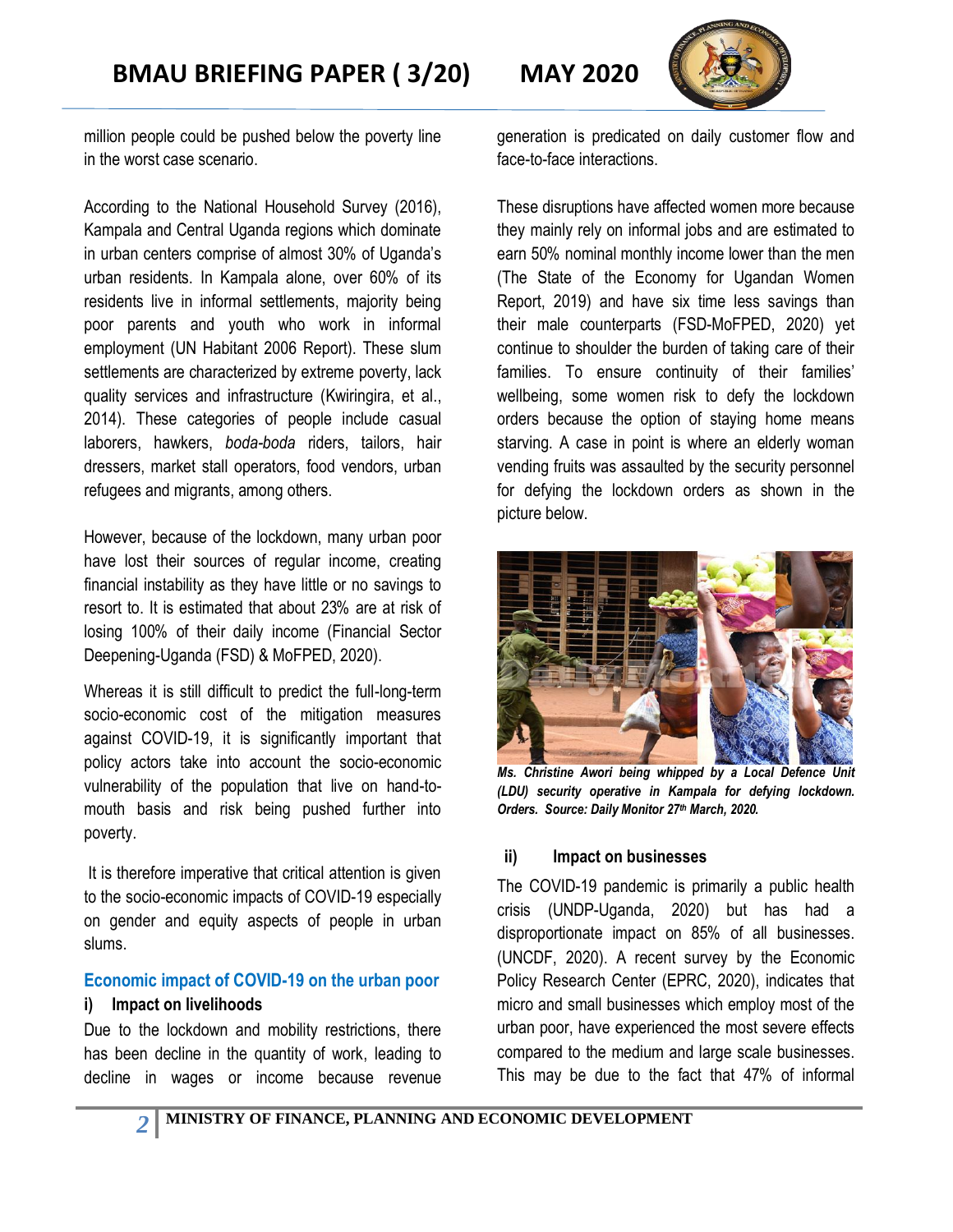

business in Kampala alone sell directly to individuals or households (Morgan, 2018). This has further exacerbated pre-existing credit constraints as 69% of the businesses surveyed by EPRC reported a decline in credit, with 34% experiencing severe decline. This has made many micro and small business owners fail to meet their loan obligations and may face rising interest rates and crippled businesses.

The lockdown has further led to a surge in unemployment. The EPRC has projected that 3.8 million people are likely to lose their jobs temporarily, while 625,957 are predicated to lose their jobs permanently. In addition, 80% of the workers are likely to lose their jobs permanently in Kampala alone.

### **Social impact of COVID-19 on the urban poor**

### **i) Impact on food security**

Food insecurity is likely to be at an all-time high. A comprehensive livelihood analysis study conducted by Dimanin (2012) among the urban poor in Kampala alone indicated that 83% of the households were noted as being severely food insecure. Other surveys suggest the situation could be worse among the women and child headed households, the elderly, people with disabilities, people living with HIV, migrants and urban refugees.

A recent survey by Uganda Bureau of Statistics (UBOS) on consumer price index (CPI) for the month of April, further indicates an increase in food prices up to 4.8% especially for the staple foods. Considering that food constitutes 45.5% of the household monthly expenditure especially for the urban poor (UBOS, 2017 National Household Survey), this has already had devastating effects at household level.

Whereas Government's effort to distribute food to about 1.5 million urban poor is commendable, these distributions have concentrated on Kampala slums and some parts of Wakiso leaving out the urban poor in other parts of the country. There is also evidence that the food is inadequate to cover the households for the duration of the extended lockdown. As the lockdown hunger bites, the situation is first descending into one of desperation and is most likely to trigger an increase in urban crimes.

### **ii) Health risks in the slums**

Despite the high end health risk posed by the pandemic itself especially in urban slums, the lockdown guidelines may be difficult to observe due to the congestion and limited access to quality services, making social distancing almost impossible to enforce. The urban poor live in neighborhoods with often shared access to basic services like water points, and community latrines. In a survey conducted by Kwiringira, et al, (2014) in Kampala slums, it was observed that 70% of the urban poor use shared latrines.

In addition, public health experts have advised washing hands at least 20 times a day, yet 51% of the urban poor suffer limited access to safe water and many do not have access to improved sanitation facilities. This raises the risk of vulnerability to infection.

### **iii) Surge in gender based violence**

The lockdown has exacerbated gender based violence and reduced the capacity to respond to gender based violence due to mobility restriction. According to UN Women, 46% of women experienced physical violence before the COVID-19 pandemic measures. It is estimated that these figures are likely to increase. Different media reports already indicate a surge in gender based violence including several fatalities since the lockdown was declared. The Ministry of Gender, Labour and Social Development estimates that over 3,000 cases of gender based violence have been reported in the last two months.